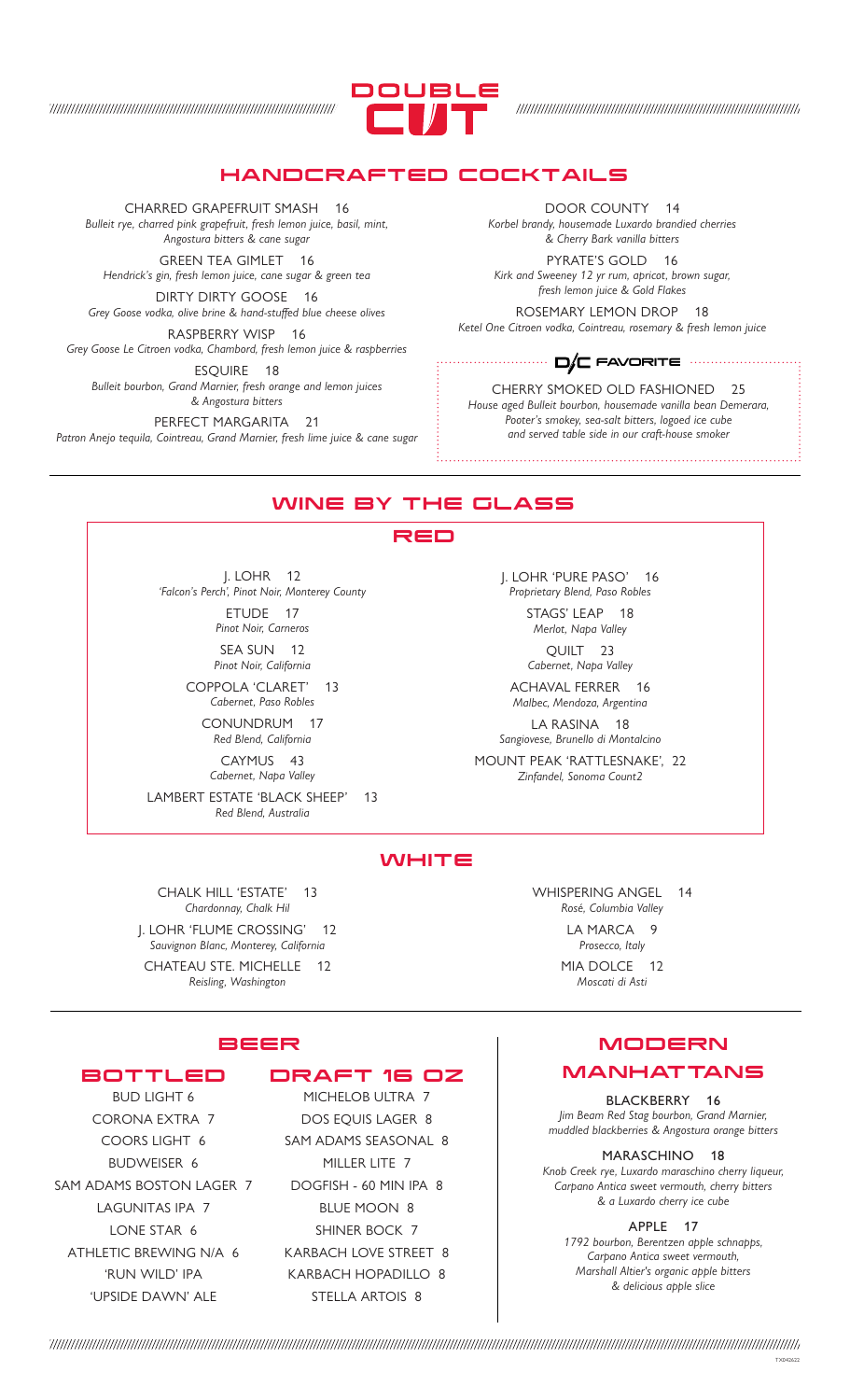

### SEAFOOD BAR

CITRUS POACHED JUMBO SHRIMP 17 *small dollop of horseradish on house-made cocktail sauce*

\*OYSTERS ON THE HALF SHELL 24/48 *citrus chile vinaigrette & house-made cocktail sauce*

 $\Box/\Box$  FAVORITE  $\cdots$ 

\*AVOCADO & TUNA TARTARE 16 *sweet chile soy, radishes & crispy wonton*

**STARTERS** 

JUMBO LUMP CRAB CAKES 24 *stone ground mustard aioli*

\*BEEF TENDERLOIN CARPACCIO 17 *grated parmesan cheese, tomatoes, Calabrian chilis & capers Make it "Surf & Turf" by adding LOBSTER SALAD +10*

CRISPY BLACK PEPPER CALAMARI & ROCK SHRIMP 18 *giardiniera & lemon aioli*

NASHVILLE HOT TEXAS QUAIL 18 *pickled slaw, green tomato, orange blossom honey, buttercrust bread*

> GLAZED "BURNT END" BITES 16 *pickled onion, sweet corn bread, house pickle*

CHARRED SHISHITO PEPPER 11 *shaved bonito, espelette aioli*

 $D/C$  FAVORITE  $\cdots$ 

HANGING BACON 19 *maple glaze, cracked tellicherry pepper & house made corn bread*



LOBSTER BISQUE 16 *creme fraiche, tarragon, pastry & sherry*

FRENCH ONION SOUP 13 *gruyere, crostini*

\*CLASSIC STEAKHOUSE CAESAR SALAD 14 *crisp romaine, garlic-parmesan dressing, house croutons, soft boiled egg & anchovy fillet*

BLT WEDGE 15 *crisp iceberg lettuce, bacon, heirloom tomatoes, chopped egg, blue cheese, green onion, red wine vinaigrette*

........... **D/C** FAVORITE .............................<sub>.</sub>

TOMATO & MOZZARELLA 15 *heirloom tomato, white onion, fresh mozzarella, bleu cheese, basil pesto & arugula*

While we do our best to accommodate all of our guests, please note we are not a nut/gluten free facility and cross-contamination may occur. \*Consuming raw or undercooked meats, poultry, seafood, shellfish or eggs may increase your risk of food borne illness, especially if you have certain medical conditions. 18% gratuity added to parties of 6 people or more.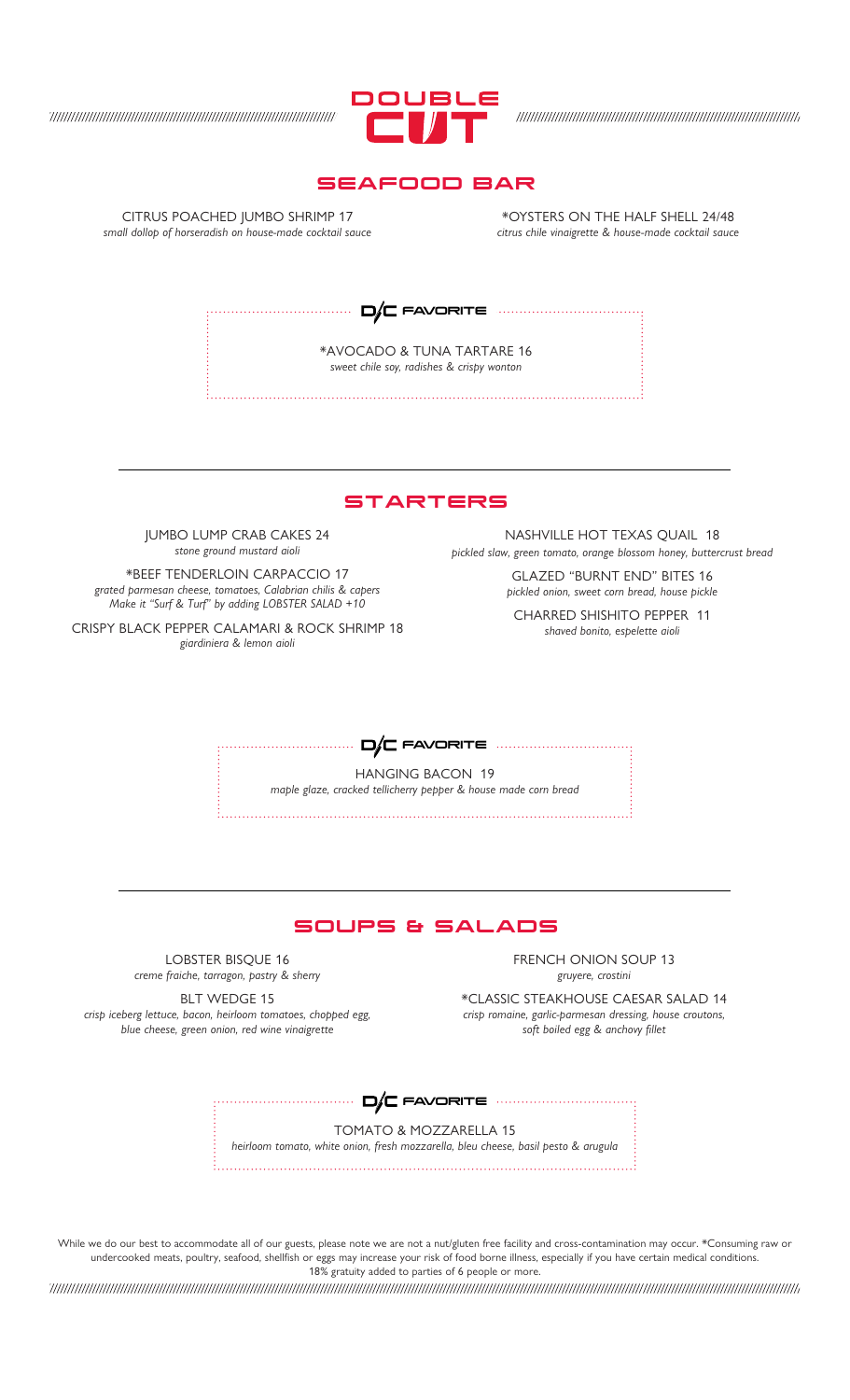

# FILET MIGNON (8OZ)

\*SIMPLY GRILLED 56 *Special Filet Options*

\*PARMESAN GARLIC +3 *panko crumb, butter, herbs* \*BLUE CHEESE & PEAR +4

*port wine pear, herbs, panko crumb* \*CENTRAL TEXAS MUSHROOM DUXELLE +4

*shallots, herbs*

\*JUMBO LUMP CRAB OSCAR +25 *asparagus, bearnaise sauce* \*CRAWFISH ETOUFFEE +14 *"holy trinity," tomato, herbs* \*CRACKED TELLICHERRY AU POIVRE +4

*Cognac creme*

# 1200° BROILED STEAKS

All our butcher's block steaks are finished with  $\Box/\Box$  House Butter

#### CLASSIC CUTS

\*FILET MIGNON (8oz) 56 \*NEW YORK (14oz) 54 \*PORTERHOUSE (28oz) 69 \*BUTCHER'S CUT MP *"Chef's Special Selection"*

# SPECIALTY CUTS

\*ROSEWOOD RANCH WAGYU NY STRIP (12oz) 72 \*USDA PRIME 20 DAY DRY AGED RIBEYE (20oz) 76 \*USDA PRIME RIBEYE (14oz) 58

#### $D/C$  FAVORITE  $\cdots$

\*LONG BONE TOMAHAWK STEAK 210 *three sides, serves 2-3* 

#### ENHANCEMENTS

6OZ MAINE LOBSTER TAIL MP CRAWFISH ETOUFFEE 14 SHRIMP SCAMPI 18 A LA "OSCAR" 25 BLUE CHEESE CRUMBLE 5 BOURBON MUSHROOMS 5

SAUCES \$4

MEAT & THREE "A SAMPLING OF THREE SAUCES" +5 MUSHROOM MADEIRA **BEARNAISE** BORDELAISE BRANDY GREEN PEPPERCORN HORSERADISH CREAM **CHIMICHURRI** 

# D/C PRIME RIB

*sea salt crusted, garlic jus, horseradish cream Served while it lasts*

12 OUNCE 42 16 OUNCE 47 20 OUNCE 52  $\Box$  24 OUNCE 57

#### WAGNER FAMILY WINE FLIGHT \$40

*each wine has a 3 oz pour*

CAYMUS CABERNET SEA SUN PINOT NOIR CONUNDRUM RED BLEND

While we do our best to accommodate all of our guests, please note we are not a nut/gluten free facility and cross-contamination may occur. \*Consuming raw or undercooked meats, poultry, seafood, shellfish or eggs may increase your risk of food borne illness, especially if you have certain medical conditions. 18% gratuity added to parties of 6 people or more.